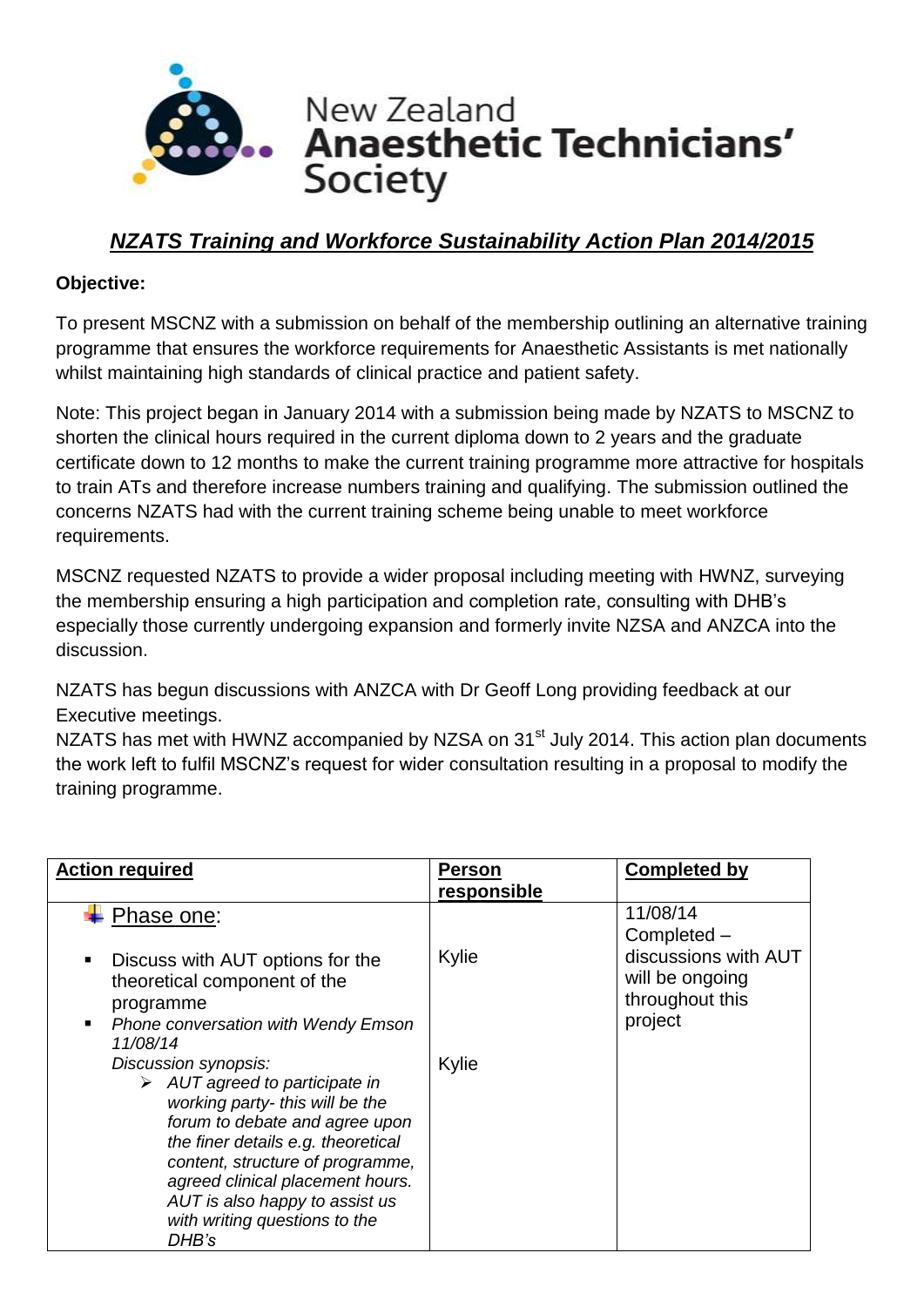| $\blacktriangleright$ | Questions to DHB's - suggestion            |                          |          |
|-----------------------|--------------------------------------------|--------------------------|----------|
|                       | - stay away from funding issues,           |                          |          |
|                       | very political and NZATS could             |                          |          |
|                       | potentially muddy the waters if            |                          |          |
|                       | asking funding questions - focus           |                          |          |
|                       | on topics e.g. what do you see             |                          |          |
|                       | the Anaesthetic Technician                 |                          |          |
|                       | scope of practice looking like in          |                          |          |
|                       | the future, what works well in             |                          |          |
|                       | current training, what doesn't,            |                          |          |
|                       | what papers/theoretical content            |                          |          |
|                       | is required in the training                |                          |          |
|                       | programme                                  |                          |          |
| ≻                     | Consider what the scope of                 |                          |          |
|                       | practice will end up looking like in       |                          |          |
|                       | the future and incorporate papers          |                          |          |
|                       | to reach end goal                          |                          |          |
| ➤                     | Consider looking at other models           |                          |          |
|                       | and picking the best - ODP,                |                          |          |
|                       | <b>Radiation therapy</b>                   |                          |          |
| $\blacktriangleright$ | <b>Consider how current</b>                |                          |          |
|                       | <b>Technicians will transition</b>         |                          |          |
| ➤                     | Consider making year one                   |                          |          |
|                       | common core papers to link in              |                          |          |
|                       | with HWNZ vision                           |                          |          |
|                       | $\triangleright$ Post graduate options for |                          |          |
|                       | qualified Anaesthetic Technicians          |                          |          |
| ≻                     | NZATS to advise AUT of the                 |                          |          |
|                       | minimum number of clinical                 |                          |          |
|                       | placement hours?                           |                          |          |
|                       |                                            |                          |          |
| ➤                     | There is flexibility between               |                          |          |
|                       | Schools at AUT when looking at             |                          |          |
|                       | which papers to incorporate into           |                          |          |
|                       | the degree                                 |                          |          |
|                       |                                            |                          |          |
|                       |                                            |                          |          |
|                       | Degree vs Shortened diploma vs             |                          |          |
| Status quo            |                                            |                          |          |
|                       | Consider the diploma as the starting       |                          |          |
|                       | point and degree for extended scope of     |                          |          |
| practice?             |                                            |                          |          |
|                       | Phase two:                                 |                          |          |
|                       |                                            | <b>Executive members</b> | 31/08/14 |
|                       | Write an agreed set of questions to        | - The questions will     |          |
|                       | clarify perceived options to               | be agreed upon, each     |          |
|                       | meet the needs of maintaining the          | Executive member will    |          |
|                       | current workforce and future               | be given a list of       |          |
|                       |                                            | hospitals to contact     |          |
|                       | workforce requirements                     | within their region and  |          |
|                       |                                            | will ask the agreed      |          |
|                       |                                            | generic questions        |          |
|                       |                                            | writing answers          |          |
|                       |                                            | below. All completed     |          |
|                       |                                            | questionnaires to be     |          |
|                       |                                            | sent to Kylie to collate |          |
|                       |                                            | for working party        |          |
|                       |                                            |                          |          |
|                       |                                            | <b>Executive team</b>    |          |
|                       |                                            |                          |          |
|                       |                                            |                          |          |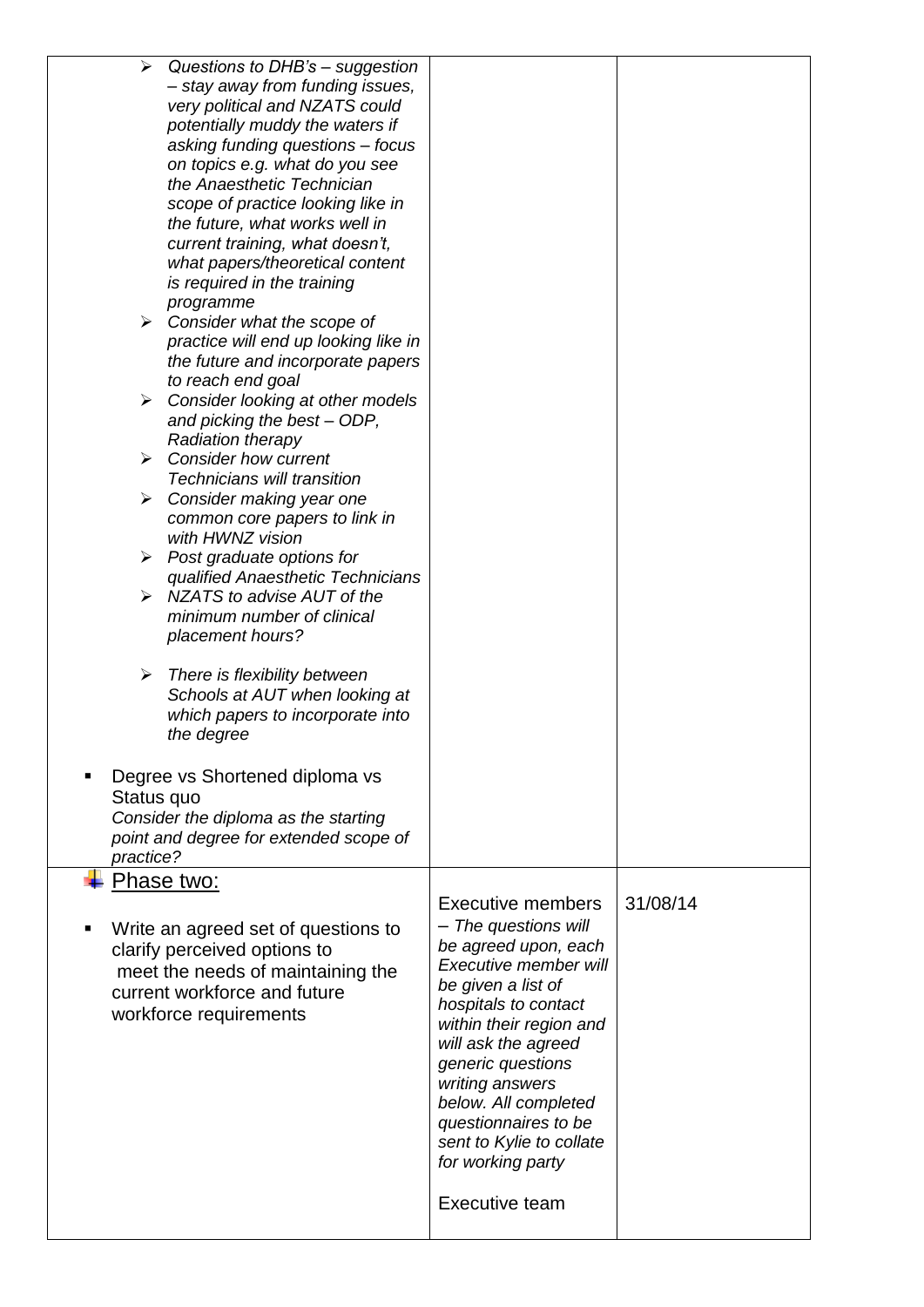|   | The Executive members will each<br>have a list of hospitals to contact -<br>Contact Charge technicians,<br><b>Educators and Heads of Department</b><br>- questionnaire       | Kylie                                                          |                                                                                   |
|---|------------------------------------------------------------------------------------------------------------------------------------------------------------------------------|----------------------------------------------------------------|-----------------------------------------------------------------------------------|
|   | Responses collated                                                                                                                                                           | <b>Kylie/Peter</b>                                             |                                                                                   |
|   |                                                                                                                                                                              |                                                                | Completed 1 Sept                                                                  |
|   | Start discussions with wider<br>membership via newsletter report -<br>outline why this project has started<br>and outline the plan of action                                 | Kylie                                                          |                                                                                   |
|   | Email members to announce planned<br>discussions - outline plan for<br>Regional meetings - encourage<br>participation via email (info@nzats) if<br>unable to attend meetings |                                                                | Completed 12<br>August                                                            |
|   | Meet with HWNZ to discuss training<br>programme options, funding and<br>continue discussions from previous<br>meeting on possible role<br>diversification                    |                                                                | First meeting<br>completed Sept 2014<br>Follow up meeting<br>scheduled April 2015 |
|   | Phase two A                                                                                                                                                                  |                                                                | November 22                                                                       |
|   | Create a power-point presentation of<br>findings arising from questions for all                                                                                              | Kylie                                                          |                                                                                   |
|   | to use at regional meetings -<br>Executive members to proof                                                                                                                  | 6 Sept – Kylie<br>Upper north -<br>Completed                   |                                                                                   |
| п | Presentations at Regional meetings<br>Present current issues (both DHB &<br>HWNZ) - Service delivery issues                                                                  | 6 Oct - Kylie -<br><b>Teleconference</b><br><b>Lower South</b> |                                                                                   |
|   | Present AUT options for theoretical<br>component of training                                                                                                                 | Completed                                                      |                                                                                   |
|   | Present clinical hours requirement<br><b>Discuss different roles Technicians</b><br>currently participate in within different                                                | 20 Sept Kylie<br>Lower North -<br>completed                    |                                                                                   |
| ٠ | hospitals<br>Discuss the potential to broaden the<br>scope of practice in the future                                                                                         | 16 Oct Kylie Central<br>north completed                        |                                                                                   |
| п | After questions and answers perform<br>a survey - who is in favour of which<br>option (also take a attendance list so                                                        | Nov 22 Janelle &<br><b>Nicky Upper South</b><br>Completed      |                                                                                   |